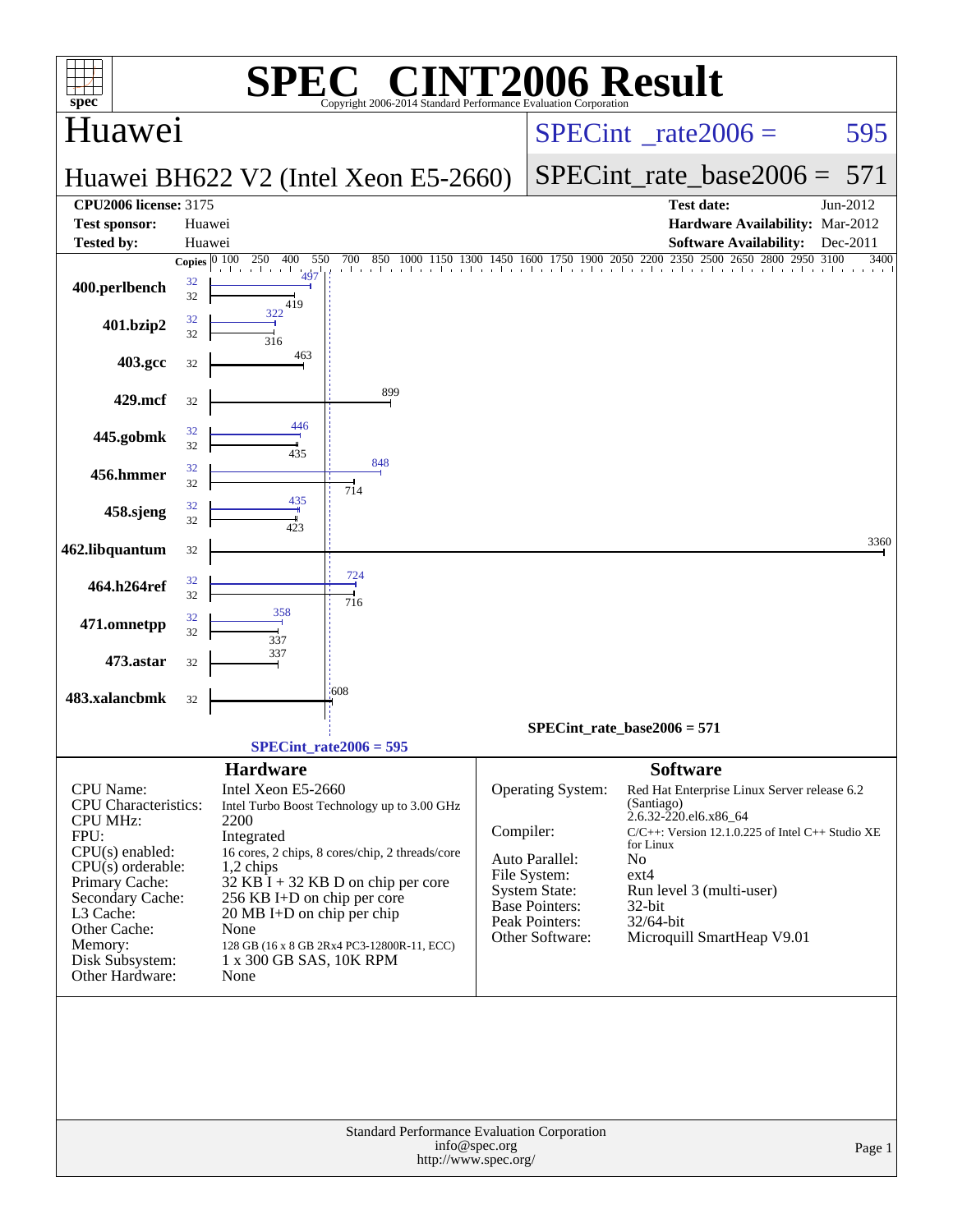

### Huawei

### SPECint rate $2006 = 595$

#### Huawei BH622 V2 (Intel Xeon E5-2660)

[SPECint\\_rate\\_base2006 =](http://www.spec.org/auto/cpu2006/Docs/result-fields.html#SPECintratebase2006)  $571$ 

#### **[CPU2006 license:](http://www.spec.org/auto/cpu2006/Docs/result-fields.html#CPU2006license)** 3175 **[Test date:](http://www.spec.org/auto/cpu2006/Docs/result-fields.html#Testdate)** Jun-2012

**[Test sponsor:](http://www.spec.org/auto/cpu2006/Docs/result-fields.html#Testsponsor)** Huawei **[Hardware Availability:](http://www.spec.org/auto/cpu2006/Docs/result-fields.html#HardwareAvailability)** Mar-2012 **[Tested by:](http://www.spec.org/auto/cpu2006/Docs/result-fields.html#Testedby)** Huawei **[Software Availability:](http://www.spec.org/auto/cpu2006/Docs/result-fields.html#SoftwareAvailability)** Dec-2011

#### **[Results Table](http://www.spec.org/auto/cpu2006/Docs/result-fields.html#ResultsTable)**

|                                                                                                          | <b>Base</b>   |                |              |                |            |                |            | <b>Peak</b>   |                |              |                |              |                |              |
|----------------------------------------------------------------------------------------------------------|---------------|----------------|--------------|----------------|------------|----------------|------------|---------------|----------------|--------------|----------------|--------------|----------------|--------------|
| <b>Benchmark</b>                                                                                         | <b>Copies</b> | <b>Seconds</b> | Ratio        | <b>Seconds</b> | Ratio      | <b>Seconds</b> | Ratio      | <b>Copies</b> | <b>Seconds</b> | <b>Ratio</b> | <b>Seconds</b> | <b>Ratio</b> | <b>Seconds</b> | <b>Ratio</b> |
| 400.perlbench                                                                                            | 32            | 744            | 420 <b>1</b> | 746            | 419        | 747            | 418        | 32            | 625            | 500          | 629            | 497          | 629            | 497          |
| 401.bzip2                                                                                                | 32            | 978            | 316          | 979            | <b>316</b> | 979            | 315        | 32            | 953            | 324          | 960            | <u>322</u>   | 962            | 321          |
| $403.\mathrm{gcc}$                                                                                       | 32            | 555            | 465          | 556            | 463        | 557            | 463        | 32            | 555            | 465          | 556            | 463          | 557            | 463          |
| $429$ .mcf                                                                                               | 32            | 325            | 899          | 325            | 899        | 325            | 899        | 32            | 325            | 899          | 325            | 899          | 325            | 899          |
| $445$ .gobm $k$                                                                                          | 32            | 785            | 428          | 771            | 435        | 771            | 436        | 32            | 752            | 446          | 752            | 447          | 752            | 446          |
| 456.hmmer                                                                                                | 32            | 418            | 714          | 419            | 713        | 417            | <b>716</b> | 32            | 352            | 848          | 352            | 848          | 352            | 848          |
| 458 sjeng                                                                                                | 32            | 916            | 423          | 896            | 432        | 917            | 422        | 32            | 889            | 435          | 892            | 434          | 876            | 442          |
| 462.libquantum                                                                                           | 32            | 197            | 3360         | 198            | 3350       | 198            | 3360       | 32            | 197            | 3360         | 198            | 3350         | 198            | 3360         |
| 464.h264ref                                                                                              | 32            | 990            | 716          | 989            | 716        | 991            | 715        | 32            | 978            | 724          | 978            | 724          | 980            | 723          |
| 471.omnetpp                                                                                              | 32            | 592            | 338          | 593            | 337        | 593            | 337l       | 32            | 559            | 358          | 558            | 358          | 559            | 358          |
| $473.$ astar                                                                                             | 32            | 668            | 337          | 668            | 336        | 667            | 337        | 32            | 668            | 337          | 668            | 336          | 667            | 337          |
| 483.xalancbmk                                                                                            | 32            | 363            | 608          | 363            | 608        | 363            | 607        | 32            | 363            | 608          | 363            | 608          | 363            | 607          |
| Results appear in the order in which they were run. Bold underlined text indicates a median measurement. |               |                |              |                |            |                |            |               |                |              |                |              |                |              |

#### **[Submit Notes](http://www.spec.org/auto/cpu2006/Docs/result-fields.html#SubmitNotes)**

 The numactl mechanism was used to bind copies to processors. The config file option 'submit' was used to generate numactl commands to bind each copy to a specific processor. For details, please see the config file.

#### **[Operating System Notes](http://www.spec.org/auto/cpu2006/Docs/result-fields.html#OperatingSystemNotes)**

 Stack size set to unlimited using "ulimit -s unlimited" Transparent Huge Pages enabled with: echo always > /sys/kernel/mm/redhat\_transparent\_hugepage/enabled Filesystem page cache cleared with:<br>echo 1> /proc/sys/vm/drop cac /proc/sys/vm/drop\_caches runspec command invoked through numactl i.e.: numactl --interleave=all runspec <etc> Select only test related files when installing the operating system

#### **[Platform Notes](http://www.spec.org/auto/cpu2006/Docs/result-fields.html#PlatformNotes)**

 BIOS configuration: Set Power Efficiency Mode to Performance Baseboard Management Controller used to adjust the fan speed to 100% Sysinfo program /spec/config/sysinfo.rev6800 \$Rev: 6800 \$ \$Date:: 2011-10-11 #\$ 6f2ebdff5032aaa42e583f96b07f99d3 running on RH62-rebuild Fri Jun 8 14:52:31 2012

 This section contains SUT (System Under Test) info as seen by some common utilities. To remove or add to this section, see: <http://www.spec.org/cpu2006/Docs/config.html#sysinfo> Continued on next page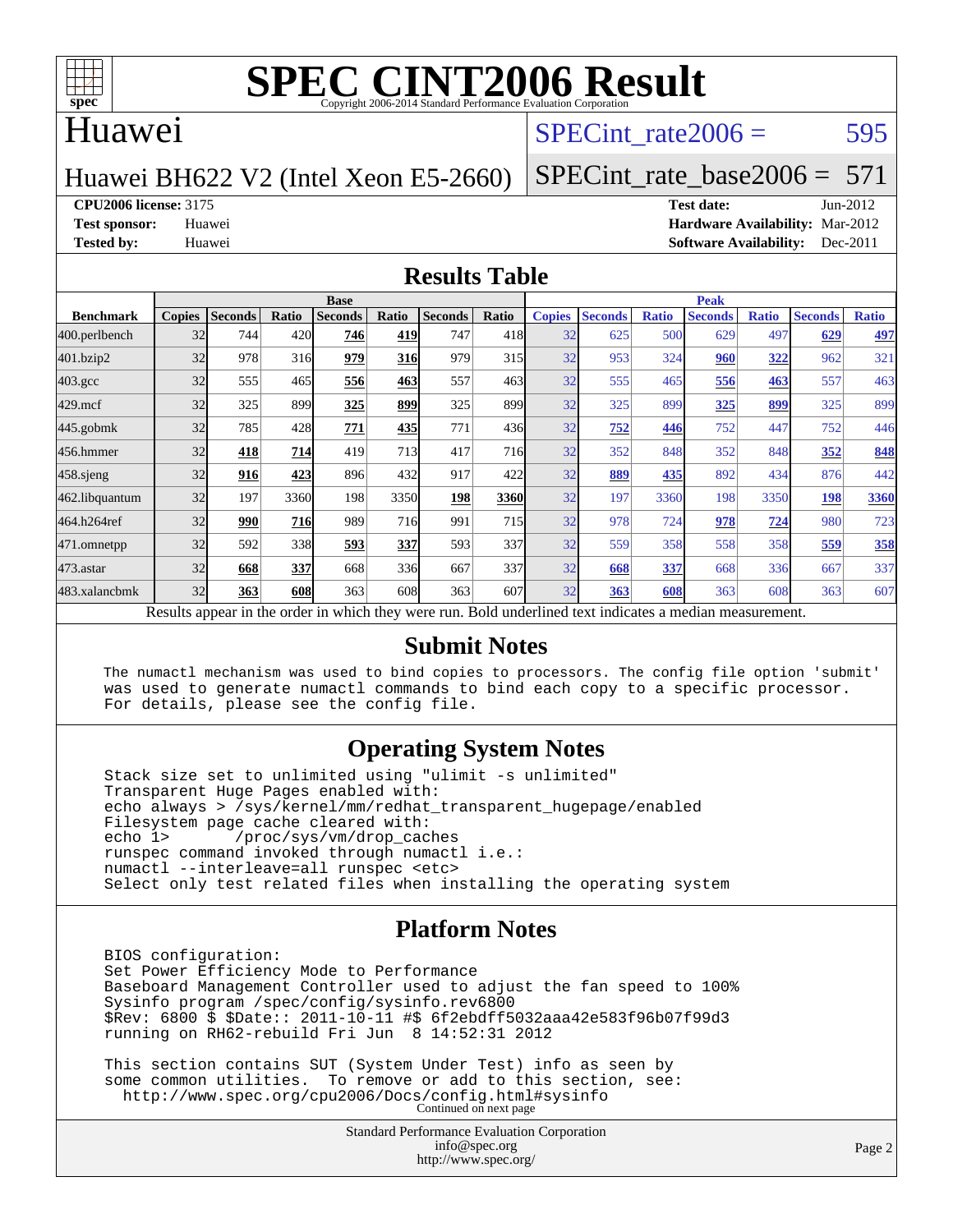

### Huawei

SPECint rate $2006 = 595$ 

[SPECint\\_rate\\_base2006 =](http://www.spec.org/auto/cpu2006/Docs/result-fields.html#SPECintratebase2006) 571

# Huawei BH622 V2 (Intel Xeon E5-2660)

**[CPU2006 license:](http://www.spec.org/auto/cpu2006/Docs/result-fields.html#CPU2006license)** 3175 **[Test date:](http://www.spec.org/auto/cpu2006/Docs/result-fields.html#Testdate)** Jun-2012 **[Test sponsor:](http://www.spec.org/auto/cpu2006/Docs/result-fields.html#Testsponsor)** Huawei **[Hardware Availability:](http://www.spec.org/auto/cpu2006/Docs/result-fields.html#HardwareAvailability)** Mar-2012 **[Tested by:](http://www.spec.org/auto/cpu2006/Docs/result-fields.html#Testedby)** Huawei **[Software Availability:](http://www.spec.org/auto/cpu2006/Docs/result-fields.html#SoftwareAvailability)** Dec-2011

#### **[Platform Notes \(Continued\)](http://www.spec.org/auto/cpu2006/Docs/result-fields.html#PlatformNotes)**

 From /proc/cpuinfo model name : Intel(R) Xeon(R) CPU E5-2660 0 @ 2.20GHz 2 "physical id"s (chips) 32 "processors" cores, siblings (Caution: counting these is hw and system dependent. The following excerpts from /proc/cpuinfo might not be reliable. Use with caution.) cpu cores : 8 siblings : 16 physical 0: cores 0 1 2 3 4 5 6 7 physical 1: cores 0 1 2 3 4 5 6 7 cache size : 20480 KB From /proc/meminfo MemTotal: 132124032 kB<br>Hugebages Total: 0 HugePages\_Total: 0 Hugepagesize: 2048 kB From /etc/\*release\* /etc/\*version\* redhat-release: Red Hat Enterprise Linux Server release 6.2 (Santiago) system-release: Red Hat Enterprise Linux Server release 6.2 (Santiago) system-release-cpe: cpe:/o:redhat:enterprise\_linux:6server:ga:server uname -a: Linux RH62-rebuild 2.6.32-220.el6.x86\_64 #1 SMP Wed Nov 9 08:03:13 EST 2011 x86\_64 x86\_64 x86\_64 GNU/Linux run-level 3 Jun 8 14:41 SPEC is set to: /spec Filesystem Type Size Used Avail Use% Mounted on<br>
/dev/sdal ext4 289G 44G 230G 17% / /dev/sda1 ext4 289G 44G 230G 17% / Additional information from dmidecode: Memory: 16x Samsung M393B1K70DH0-CK0 8 GB 1600 MHz 2 rank

#### **[General Notes](http://www.spec.org/auto/cpu2006/Docs/result-fields.html#GeneralNotes)**

Environment variables set by runspec before the start of the run: LD\_LIBRARY\_PATH = "/spec/libs/32:/spec/libs/64"

 Binaries compiled on a system with 1x Core i7-860 CPU + 8GB memory using RHEL5.5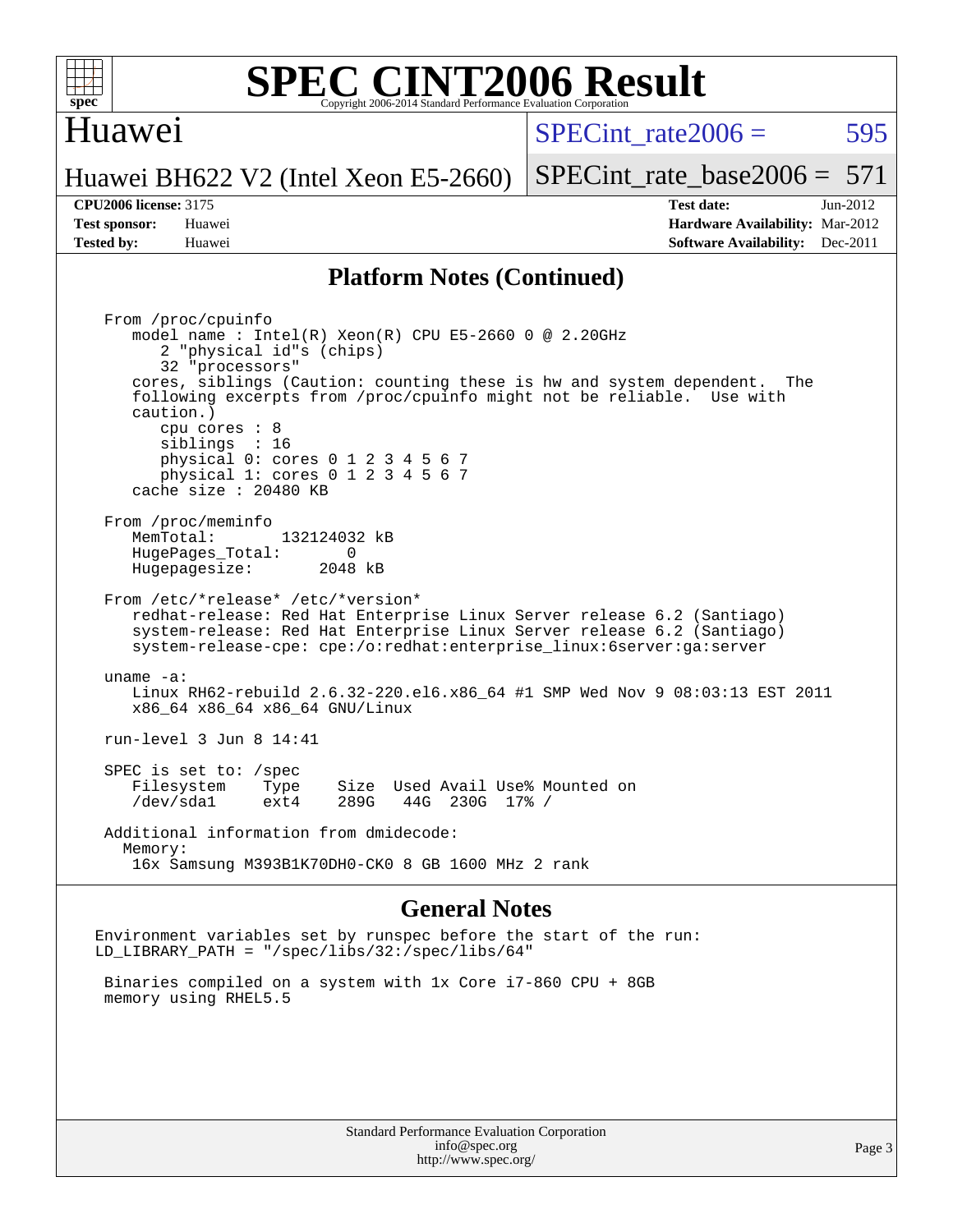

## Huawei

SPECint rate $2006 = 595$ 

Huawei BH622 V2 (Intel Xeon E5-2660)

[SPECint\\_rate\\_base2006 =](http://www.spec.org/auto/cpu2006/Docs/result-fields.html#SPECintratebase2006)  $571$ **[CPU2006 license:](http://www.spec.org/auto/cpu2006/Docs/result-fields.html#CPU2006license)** 3175 **[Test date:](http://www.spec.org/auto/cpu2006/Docs/result-fields.html#Testdate)** Jun-2012

**[Test sponsor:](http://www.spec.org/auto/cpu2006/Docs/result-fields.html#Testsponsor)** Huawei **[Hardware Availability:](http://www.spec.org/auto/cpu2006/Docs/result-fields.html#HardwareAvailability)** Mar-2012 **[Tested by:](http://www.spec.org/auto/cpu2006/Docs/result-fields.html#Testedby)** Huawei **[Software Availability:](http://www.spec.org/auto/cpu2006/Docs/result-fields.html#SoftwareAvailability)** Dec-2011

## **[Base Compiler Invocation](http://www.spec.org/auto/cpu2006/Docs/result-fields.html#BaseCompilerInvocation)**

[C benchmarks](http://www.spec.org/auto/cpu2006/Docs/result-fields.html#Cbenchmarks): [icc -m32](http://www.spec.org/cpu2006/results/res2012q3/cpu2006-20120612-22866.flags.html#user_CCbase_intel_icc_5ff4a39e364c98233615fdd38438c6f2)

[C++ benchmarks:](http://www.spec.org/auto/cpu2006/Docs/result-fields.html#CXXbenchmarks) [icpc -m32](http://www.spec.org/cpu2006/results/res2012q3/cpu2006-20120612-22866.flags.html#user_CXXbase_intel_icpc_4e5a5ef1a53fd332b3c49e69c3330699)

## **[Base Portability Flags](http://www.spec.org/auto/cpu2006/Docs/result-fields.html#BasePortabilityFlags)**

 400.perlbench: [-DSPEC\\_CPU\\_LINUX\\_IA32](http://www.spec.org/cpu2006/results/res2012q3/cpu2006-20120612-22866.flags.html#b400.perlbench_baseCPORTABILITY_DSPEC_CPU_LINUX_IA32) 462.libquantum: [-DSPEC\\_CPU\\_LINUX](http://www.spec.org/cpu2006/results/res2012q3/cpu2006-20120612-22866.flags.html#b462.libquantum_baseCPORTABILITY_DSPEC_CPU_LINUX) 483.xalancbmk: [-DSPEC\\_CPU\\_LINUX](http://www.spec.org/cpu2006/results/res2012q3/cpu2006-20120612-22866.flags.html#b483.xalancbmk_baseCXXPORTABILITY_DSPEC_CPU_LINUX)

## **[Base Optimization Flags](http://www.spec.org/auto/cpu2006/Docs/result-fields.html#BaseOptimizationFlags)**

[C benchmarks](http://www.spec.org/auto/cpu2006/Docs/result-fields.html#Cbenchmarks):

[-xSSE4.2](http://www.spec.org/cpu2006/results/res2012q3/cpu2006-20120612-22866.flags.html#user_CCbase_f-xSSE42_f91528193cf0b216347adb8b939d4107) [-ipo](http://www.spec.org/cpu2006/results/res2012q3/cpu2006-20120612-22866.flags.html#user_CCbase_f-ipo) [-O3](http://www.spec.org/cpu2006/results/res2012q3/cpu2006-20120612-22866.flags.html#user_CCbase_f-O3) [-no-prec-div](http://www.spec.org/cpu2006/results/res2012q3/cpu2006-20120612-22866.flags.html#user_CCbase_f-no-prec-div) [-opt-prefetch](http://www.spec.org/cpu2006/results/res2012q3/cpu2006-20120612-22866.flags.html#user_CCbase_f-opt-prefetch) [-opt-mem-layout-trans=3](http://www.spec.org/cpu2006/results/res2012q3/cpu2006-20120612-22866.flags.html#user_CCbase_f-opt-mem-layout-trans_a7b82ad4bd7abf52556d4961a2ae94d5)

[C++ benchmarks:](http://www.spec.org/auto/cpu2006/Docs/result-fields.html#CXXbenchmarks)

[-xSSE4.2](http://www.spec.org/cpu2006/results/res2012q3/cpu2006-20120612-22866.flags.html#user_CXXbase_f-xSSE42_f91528193cf0b216347adb8b939d4107) [-ipo](http://www.spec.org/cpu2006/results/res2012q3/cpu2006-20120612-22866.flags.html#user_CXXbase_f-ipo) [-O3](http://www.spec.org/cpu2006/results/res2012q3/cpu2006-20120612-22866.flags.html#user_CXXbase_f-O3) [-no-prec-div](http://www.spec.org/cpu2006/results/res2012q3/cpu2006-20120612-22866.flags.html#user_CXXbase_f-no-prec-div) [-opt-prefetch](http://www.spec.org/cpu2006/results/res2012q3/cpu2006-20120612-22866.flags.html#user_CXXbase_f-opt-prefetch) [-opt-mem-layout-trans=3](http://www.spec.org/cpu2006/results/res2012q3/cpu2006-20120612-22866.flags.html#user_CXXbase_f-opt-mem-layout-trans_a7b82ad4bd7abf52556d4961a2ae94d5) [-Wl,-z,muldefs](http://www.spec.org/cpu2006/results/res2012q3/cpu2006-20120612-22866.flags.html#user_CXXbase_link_force_multiple1_74079c344b956b9658436fd1b6dd3a8a) [-L/smartheap -lsmartheap](http://www.spec.org/cpu2006/results/res2012q3/cpu2006-20120612-22866.flags.html#user_CXXbase_SmartHeap_7c9e394a5779e1a7fec7c221e123830c)

## **[Base Other Flags](http://www.spec.org/auto/cpu2006/Docs/result-fields.html#BaseOtherFlags)**

[C benchmarks](http://www.spec.org/auto/cpu2006/Docs/result-fields.html#Cbenchmarks):

403.gcc: [-Dalloca=\\_alloca](http://www.spec.org/cpu2006/results/res2012q3/cpu2006-20120612-22866.flags.html#b403.gcc_baseEXTRA_CFLAGS_Dalloca_be3056838c12de2578596ca5467af7f3)

## **[Peak Compiler Invocation](http://www.spec.org/auto/cpu2006/Docs/result-fields.html#PeakCompilerInvocation)**

[C benchmarks \(except as noted below\)](http://www.spec.org/auto/cpu2006/Docs/result-fields.html#Cbenchmarksexceptasnotedbelow): [icc -m32](http://www.spec.org/cpu2006/results/res2012q3/cpu2006-20120612-22866.flags.html#user_CCpeak_intel_icc_5ff4a39e364c98233615fdd38438c6f2) 400.perlbench: [icc -m64](http://www.spec.org/cpu2006/results/res2012q3/cpu2006-20120612-22866.flags.html#user_peakCCLD400_perlbench_intel_icc_64bit_bda6cc9af1fdbb0edc3795bac97ada53) 401.bzip2: [icc -m64](http://www.spec.org/cpu2006/results/res2012q3/cpu2006-20120612-22866.flags.html#user_peakCCLD401_bzip2_intel_icc_64bit_bda6cc9af1fdbb0edc3795bac97ada53)

456.hmmer: [icc -m64](http://www.spec.org/cpu2006/results/res2012q3/cpu2006-20120612-22866.flags.html#user_peakCCLD456_hmmer_intel_icc_64bit_bda6cc9af1fdbb0edc3795bac97ada53)

458.sjeng: [icc -m64](http://www.spec.org/cpu2006/results/res2012q3/cpu2006-20120612-22866.flags.html#user_peakCCLD458_sjeng_intel_icc_64bit_bda6cc9af1fdbb0edc3795bac97ada53)

```
C++ benchmarks: 
    icpc -m32
```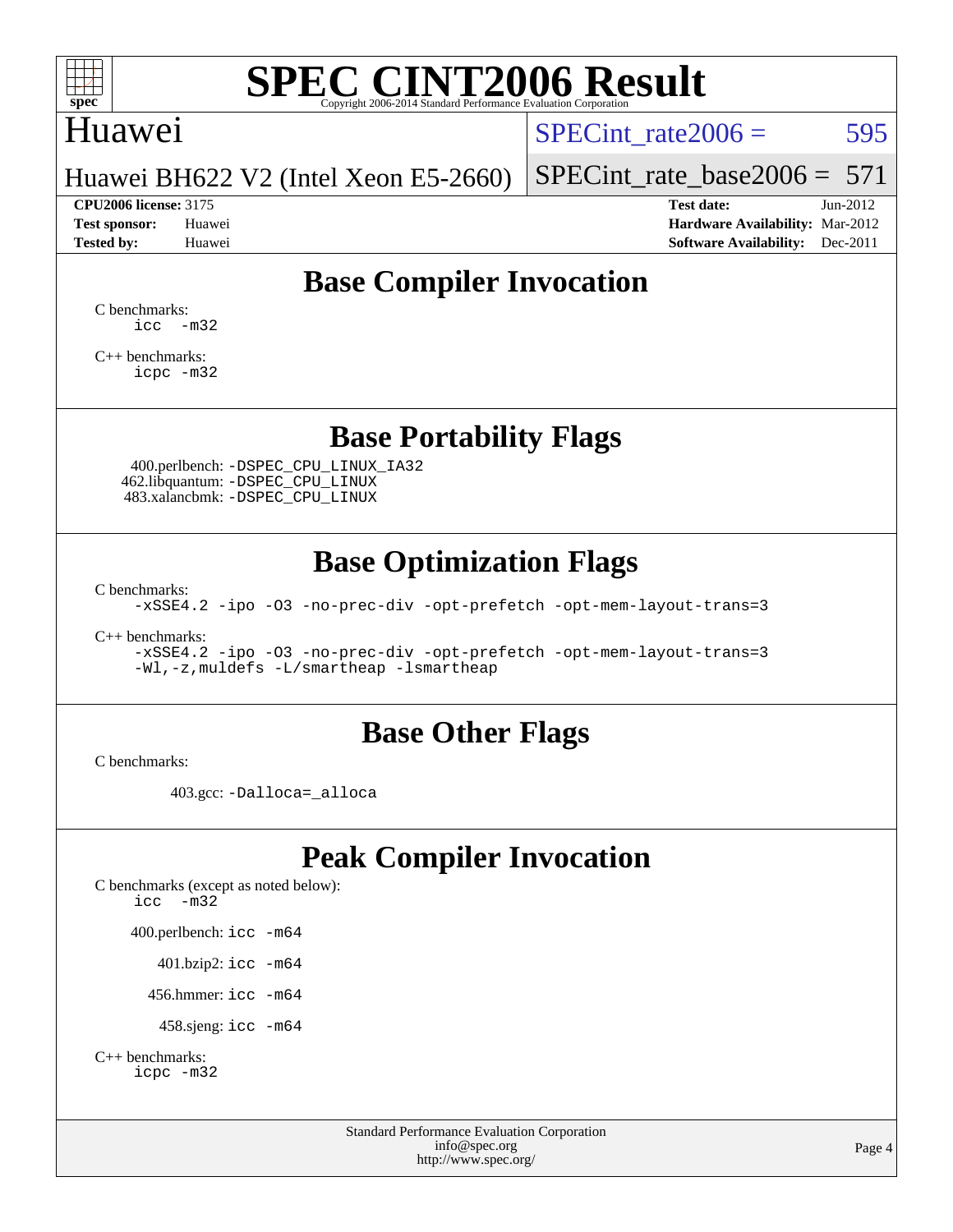

### Huawei

SPECint rate $2006 = 595$ 

Huawei BH622 V2 (Intel Xeon E5-2660)

[SPECint\\_rate\\_base2006 =](http://www.spec.org/auto/cpu2006/Docs/result-fields.html#SPECintratebase2006)  $571$ 

**[CPU2006 license:](http://www.spec.org/auto/cpu2006/Docs/result-fields.html#CPU2006license)** 3175 **[Test date:](http://www.spec.org/auto/cpu2006/Docs/result-fields.html#Testdate)** Jun-2012 **[Test sponsor:](http://www.spec.org/auto/cpu2006/Docs/result-fields.html#Testsponsor)** Huawei **[Hardware Availability:](http://www.spec.org/auto/cpu2006/Docs/result-fields.html#HardwareAvailability)** Mar-2012 **[Tested by:](http://www.spec.org/auto/cpu2006/Docs/result-fields.html#Testedby)** Huawei **[Software Availability:](http://www.spec.org/auto/cpu2006/Docs/result-fields.html#SoftwareAvailability)** Dec-2011

## **[Peak Portability Flags](http://www.spec.org/auto/cpu2006/Docs/result-fields.html#PeakPortabilityFlags)**

 400.perlbench: [-DSPEC\\_CPU\\_LP64](http://www.spec.org/cpu2006/results/res2012q3/cpu2006-20120612-22866.flags.html#b400.perlbench_peakCPORTABILITY_DSPEC_CPU_LP64) [-DSPEC\\_CPU\\_LINUX\\_X64](http://www.spec.org/cpu2006/results/res2012q3/cpu2006-20120612-22866.flags.html#b400.perlbench_peakCPORTABILITY_DSPEC_CPU_LINUX_X64) 401.bzip2: [-DSPEC\\_CPU\\_LP64](http://www.spec.org/cpu2006/results/res2012q3/cpu2006-20120612-22866.flags.html#suite_peakCPORTABILITY401_bzip2_DSPEC_CPU_LP64) 456.hmmer: [-DSPEC\\_CPU\\_LP64](http://www.spec.org/cpu2006/results/res2012q3/cpu2006-20120612-22866.flags.html#suite_peakCPORTABILITY456_hmmer_DSPEC_CPU_LP64) 458.sjeng: [-DSPEC\\_CPU\\_LP64](http://www.spec.org/cpu2006/results/res2012q3/cpu2006-20120612-22866.flags.html#suite_peakCPORTABILITY458_sjeng_DSPEC_CPU_LP64) 462.libquantum: [-DSPEC\\_CPU\\_LINUX](http://www.spec.org/cpu2006/results/res2012q3/cpu2006-20120612-22866.flags.html#b462.libquantum_peakCPORTABILITY_DSPEC_CPU_LINUX) 483.xalancbmk: [-DSPEC\\_CPU\\_LINUX](http://www.spec.org/cpu2006/results/res2012q3/cpu2006-20120612-22866.flags.html#b483.xalancbmk_peakCXXPORTABILITY_DSPEC_CPU_LINUX)

## **[Peak Optimization Flags](http://www.spec.org/auto/cpu2006/Docs/result-fields.html#PeakOptimizationFlags)**

[C benchmarks](http://www.spec.org/auto/cpu2006/Docs/result-fields.html#Cbenchmarks):

 400.perlbench: [-xSSE4.2](http://www.spec.org/cpu2006/results/res2012q3/cpu2006-20120612-22866.flags.html#user_peakPASS2_CFLAGSPASS2_LDCFLAGS400_perlbench_f-xSSE42_f91528193cf0b216347adb8b939d4107)(pass 2) [-prof-gen](http://www.spec.org/cpu2006/results/res2012q3/cpu2006-20120612-22866.flags.html#user_peakPASS1_CFLAGSPASS1_LDCFLAGS400_perlbench_prof_gen_e43856698f6ca7b7e442dfd80e94a8fc)(pass 1) [-ipo](http://www.spec.org/cpu2006/results/res2012q3/cpu2006-20120612-22866.flags.html#user_peakPASS2_CFLAGSPASS2_LDCFLAGS400_perlbench_f-ipo)(pass 2) [-O3](http://www.spec.org/cpu2006/results/res2012q3/cpu2006-20120612-22866.flags.html#user_peakPASS2_CFLAGSPASS2_LDCFLAGS400_perlbench_f-O3)(pass 2) [-no-prec-div](http://www.spec.org/cpu2006/results/res2012q3/cpu2006-20120612-22866.flags.html#user_peakPASS2_CFLAGSPASS2_LDCFLAGS400_perlbench_f-no-prec-div)(pass 2) [-prof-use](http://www.spec.org/cpu2006/results/res2012q3/cpu2006-20120612-22866.flags.html#user_peakPASS2_CFLAGSPASS2_LDCFLAGS400_perlbench_prof_use_bccf7792157ff70d64e32fe3e1250b55)(pass 2) [-auto-ilp32](http://www.spec.org/cpu2006/results/res2012q3/cpu2006-20120612-22866.flags.html#user_peakCOPTIMIZE400_perlbench_f-auto-ilp32)  $401.bzip2: -xSSE4.2(pass 2) -prof-qen(pass 1) -ipo(pass 2)$  $401.bzip2: -xSSE4.2(pass 2) -prof-qen(pass 1) -ipo(pass 2)$  $401.bzip2: -xSSE4.2(pass 2) -prof-qen(pass 1) -ipo(pass 2)$  $401.bzip2: -xSSE4.2(pass 2) -prof-qen(pass 1) -ipo(pass 2)$  $401.bzip2: -xSSE4.2(pass 2) -prof-qen(pass 1) -ipo(pass 2)$ [-O3](http://www.spec.org/cpu2006/results/res2012q3/cpu2006-20120612-22866.flags.html#user_peakPASS2_CFLAGSPASS2_LDCFLAGS401_bzip2_f-O3)(pass 2) [-no-prec-div](http://www.spec.org/cpu2006/results/res2012q3/cpu2006-20120612-22866.flags.html#user_peakPASS2_CFLAGSPASS2_LDCFLAGS401_bzip2_f-no-prec-div)(pass 2) [-prof-use](http://www.spec.org/cpu2006/results/res2012q3/cpu2006-20120612-22866.flags.html#user_peakPASS2_CFLAGSPASS2_LDCFLAGS401_bzip2_prof_use_bccf7792157ff70d64e32fe3e1250b55)(pass 2) [-opt-prefetch](http://www.spec.org/cpu2006/results/res2012q3/cpu2006-20120612-22866.flags.html#user_peakCOPTIMIZE401_bzip2_f-opt-prefetch) [-auto-ilp32](http://www.spec.org/cpu2006/results/res2012q3/cpu2006-20120612-22866.flags.html#user_peakCOPTIMIZE401_bzip2_f-auto-ilp32) [-ansi-alias](http://www.spec.org/cpu2006/results/res2012q3/cpu2006-20120612-22866.flags.html#user_peakCOPTIMIZE401_bzip2_f-ansi-alias)  $403.\text{sec: basepeak}$  = yes 429.mcf: basepeak = yes 445.gobmk: [-xSSE4.2](http://www.spec.org/cpu2006/results/res2012q3/cpu2006-20120612-22866.flags.html#user_peakPASS2_CFLAGSPASS2_LDCFLAGS445_gobmk_f-xSSE42_f91528193cf0b216347adb8b939d4107)(pass 2) [-prof-gen](http://www.spec.org/cpu2006/results/res2012q3/cpu2006-20120612-22866.flags.html#user_peakPASS1_CFLAGSPASS1_LDCFLAGS445_gobmk_prof_gen_e43856698f6ca7b7e442dfd80e94a8fc)(pass 1) [-prof-use](http://www.spec.org/cpu2006/results/res2012q3/cpu2006-20120612-22866.flags.html#user_peakPASS2_CFLAGSPASS2_LDCFLAGS445_gobmk_prof_use_bccf7792157ff70d64e32fe3e1250b55)(pass 2) [-ansi-alias](http://www.spec.org/cpu2006/results/res2012q3/cpu2006-20120612-22866.flags.html#user_peakCOPTIMIZE445_gobmk_f-ansi-alias) [-opt-mem-layout-trans=3](http://www.spec.org/cpu2006/results/res2012q3/cpu2006-20120612-22866.flags.html#user_peakCOPTIMIZE445_gobmk_f-opt-mem-layout-trans_a7b82ad4bd7abf52556d4961a2ae94d5) 456.hmmer: [-xSSE4.2](http://www.spec.org/cpu2006/results/res2012q3/cpu2006-20120612-22866.flags.html#user_peakCOPTIMIZE456_hmmer_f-xSSE42_f91528193cf0b216347adb8b939d4107) [-ipo](http://www.spec.org/cpu2006/results/res2012q3/cpu2006-20120612-22866.flags.html#user_peakCOPTIMIZE456_hmmer_f-ipo) [-O3](http://www.spec.org/cpu2006/results/res2012q3/cpu2006-20120612-22866.flags.html#user_peakCOPTIMIZE456_hmmer_f-O3) [-no-prec-div](http://www.spec.org/cpu2006/results/res2012q3/cpu2006-20120612-22866.flags.html#user_peakCOPTIMIZE456_hmmer_f-no-prec-div) [-unroll2](http://www.spec.org/cpu2006/results/res2012q3/cpu2006-20120612-22866.flags.html#user_peakCOPTIMIZE456_hmmer_f-unroll_784dae83bebfb236979b41d2422d7ec2) [-auto-ilp32](http://www.spec.org/cpu2006/results/res2012q3/cpu2006-20120612-22866.flags.html#user_peakCOPTIMIZE456_hmmer_f-auto-ilp32) 458.sjeng: [-xSSE4.2](http://www.spec.org/cpu2006/results/res2012q3/cpu2006-20120612-22866.flags.html#user_peakPASS2_CFLAGSPASS2_LDCFLAGS458_sjeng_f-xSSE42_f91528193cf0b216347adb8b939d4107)(pass 2) [-prof-gen](http://www.spec.org/cpu2006/results/res2012q3/cpu2006-20120612-22866.flags.html#user_peakPASS1_CFLAGSPASS1_LDCFLAGS458_sjeng_prof_gen_e43856698f6ca7b7e442dfd80e94a8fc)(pass 1) [-ipo](http://www.spec.org/cpu2006/results/res2012q3/cpu2006-20120612-22866.flags.html#user_peakPASS2_CFLAGSPASS2_LDCFLAGS458_sjeng_f-ipo)(pass 2) [-O3](http://www.spec.org/cpu2006/results/res2012q3/cpu2006-20120612-22866.flags.html#user_peakPASS2_CFLAGSPASS2_LDCFLAGS458_sjeng_f-O3)(pass 2) [-no-prec-div](http://www.spec.org/cpu2006/results/res2012q3/cpu2006-20120612-22866.flags.html#user_peakPASS2_CFLAGSPASS2_LDCFLAGS458_sjeng_f-no-prec-div)(pass 2) [-prof-use](http://www.spec.org/cpu2006/results/res2012q3/cpu2006-20120612-22866.flags.html#user_peakPASS2_CFLAGSPASS2_LDCFLAGS458_sjeng_prof_use_bccf7792157ff70d64e32fe3e1250b55)(pass 2) [-unroll4](http://www.spec.org/cpu2006/results/res2012q3/cpu2006-20120612-22866.flags.html#user_peakCOPTIMIZE458_sjeng_f-unroll_4e5e4ed65b7fd20bdcd365bec371b81f) [-auto-ilp32](http://www.spec.org/cpu2006/results/res2012q3/cpu2006-20120612-22866.flags.html#user_peakCOPTIMIZE458_sjeng_f-auto-ilp32)  $462$ .libquantum: basepeak = yes 464.h264ref: [-xSSE4.2](http://www.spec.org/cpu2006/results/res2012q3/cpu2006-20120612-22866.flags.html#user_peakPASS2_CFLAGSPASS2_LDCFLAGS464_h264ref_f-xSSE42_f91528193cf0b216347adb8b939d4107)(pass 2) [-prof-gen](http://www.spec.org/cpu2006/results/res2012q3/cpu2006-20120612-22866.flags.html#user_peakPASS1_CFLAGSPASS1_LDCFLAGS464_h264ref_prof_gen_e43856698f6ca7b7e442dfd80e94a8fc)(pass 1) [-ipo](http://www.spec.org/cpu2006/results/res2012q3/cpu2006-20120612-22866.flags.html#user_peakPASS2_CFLAGSPASS2_LDCFLAGS464_h264ref_f-ipo)(pass 2) [-O3](http://www.spec.org/cpu2006/results/res2012q3/cpu2006-20120612-22866.flags.html#user_peakPASS2_CFLAGSPASS2_LDCFLAGS464_h264ref_f-O3)(pass 2) [-no-prec-div](http://www.spec.org/cpu2006/results/res2012q3/cpu2006-20120612-22866.flags.html#user_peakPASS2_CFLAGSPASS2_LDCFLAGS464_h264ref_f-no-prec-div)(pass 2) [-prof-use](http://www.spec.org/cpu2006/results/res2012q3/cpu2006-20120612-22866.flags.html#user_peakPASS2_CFLAGSPASS2_LDCFLAGS464_h264ref_prof_use_bccf7792157ff70d64e32fe3e1250b55)(pass 2) [-unroll2](http://www.spec.org/cpu2006/results/res2012q3/cpu2006-20120612-22866.flags.html#user_peakCOPTIMIZE464_h264ref_f-unroll_784dae83bebfb236979b41d2422d7ec2) [-ansi-alias](http://www.spec.org/cpu2006/results/res2012q3/cpu2006-20120612-22866.flags.html#user_peakCOPTIMIZE464_h264ref_f-ansi-alias)

[C++ benchmarks:](http://www.spec.org/auto/cpu2006/Docs/result-fields.html#CXXbenchmarks)

 471.omnetpp: [-xSSE4.2](http://www.spec.org/cpu2006/results/res2012q3/cpu2006-20120612-22866.flags.html#user_peakPASS2_CXXFLAGSPASS2_LDCXXFLAGS471_omnetpp_f-xSSE42_f91528193cf0b216347adb8b939d4107)(pass 2) [-prof-gen](http://www.spec.org/cpu2006/results/res2012q3/cpu2006-20120612-22866.flags.html#user_peakPASS1_CXXFLAGSPASS1_LDCXXFLAGS471_omnetpp_prof_gen_e43856698f6ca7b7e442dfd80e94a8fc)(pass 1) [-ipo](http://www.spec.org/cpu2006/results/res2012q3/cpu2006-20120612-22866.flags.html#user_peakPASS2_CXXFLAGSPASS2_LDCXXFLAGS471_omnetpp_f-ipo)(pass 2) [-O3](http://www.spec.org/cpu2006/results/res2012q3/cpu2006-20120612-22866.flags.html#user_peakPASS2_CXXFLAGSPASS2_LDCXXFLAGS471_omnetpp_f-O3)(pass 2) [-no-prec-div](http://www.spec.org/cpu2006/results/res2012q3/cpu2006-20120612-22866.flags.html#user_peakPASS2_CXXFLAGSPASS2_LDCXXFLAGS471_omnetpp_f-no-prec-div)(pass 2) [-prof-use](http://www.spec.org/cpu2006/results/res2012q3/cpu2006-20120612-22866.flags.html#user_peakPASS2_CXXFLAGSPASS2_LDCXXFLAGS471_omnetpp_prof_use_bccf7792157ff70d64e32fe3e1250b55)(pass 2) [-ansi-alias](http://www.spec.org/cpu2006/results/res2012q3/cpu2006-20120612-22866.flags.html#user_peakCXXOPTIMIZE471_omnetpp_f-ansi-alias) [-opt-ra-region-strategy=block](http://www.spec.org/cpu2006/results/res2012q3/cpu2006-20120612-22866.flags.html#user_peakCXXOPTIMIZE471_omnetpp_f-opt-ra-region-strategy_a0a37c372d03933b2a18d4af463c1f69) [-Wl,-z,muldefs](http://www.spec.org/cpu2006/results/res2012q3/cpu2006-20120612-22866.flags.html#user_peakEXTRA_LDFLAGS471_omnetpp_link_force_multiple1_74079c344b956b9658436fd1b6dd3a8a) [-L/smartheap -lsmartheap](http://www.spec.org/cpu2006/results/res2012q3/cpu2006-20120612-22866.flags.html#user_peakEXTRA_LIBS471_omnetpp_SmartHeap_7c9e394a5779e1a7fec7c221e123830c)

473.astar: basepeak = yes

Continued on next page